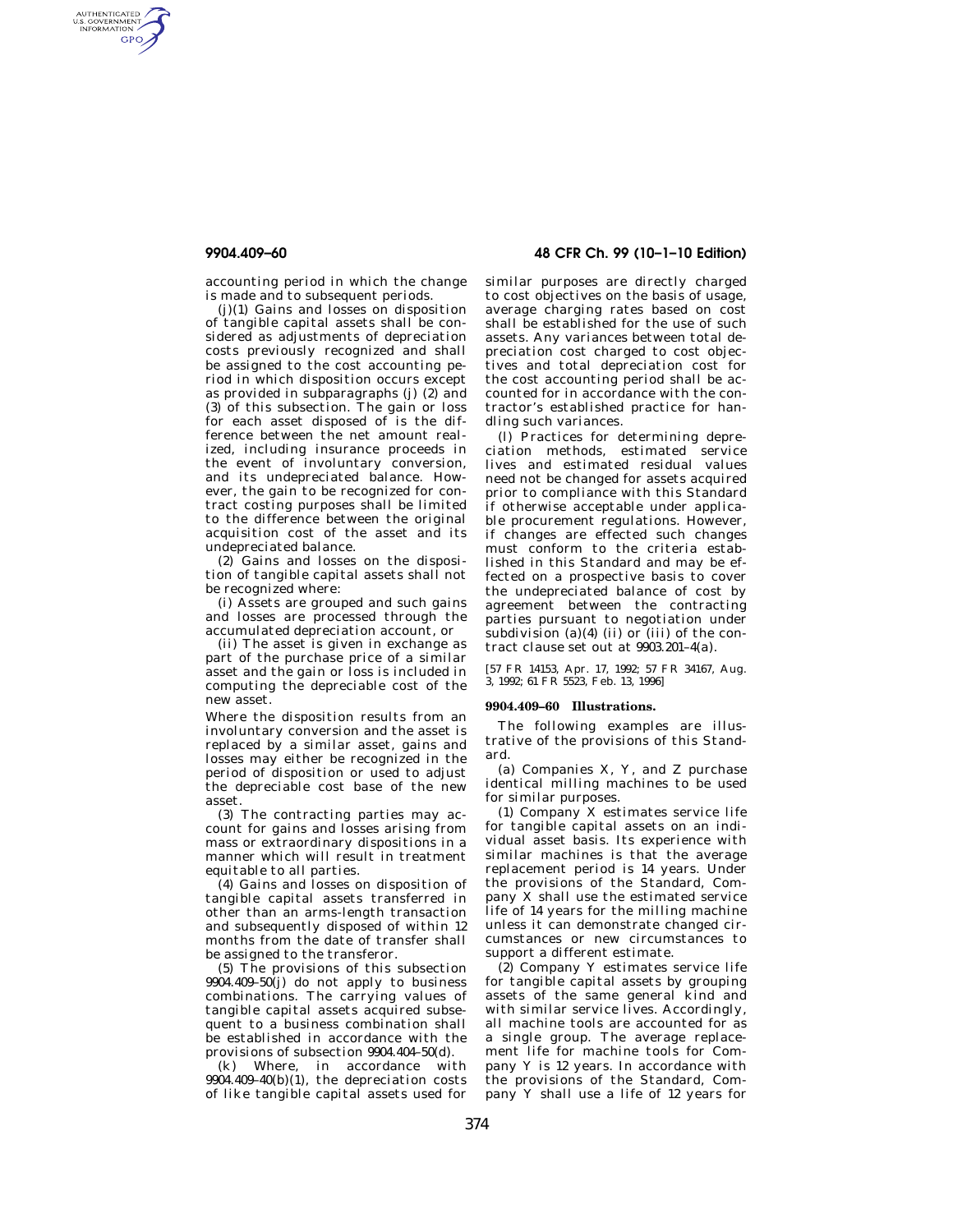## **CASB, OFPP, OMB 9904.409–60**

the acquisition unless it can support a different estimate for the entire group.

(3) Company Z estimates service life for tangible capital assets by grouping assets according to use without regard to service lives. Accordingly, all machinery and equipment is accounted for as a single group. The average replacement life for machinery and equipment in Company Z is 10 years. In accordance with the provisions of the Standard, Company  $\dot{Z}$  shall use an estimated service life of ten years for the acquisition unless it can support a different estimate for the entire group.

(b) Company X desires to charge depreciation of the milling machine described in paragraph  $(a)$  of this subsection, directly to final cost objectives. Usage of the milling machine can be measured readily based on hours of operation. Company X may charge depreciation cost directly on a unit of time basis provided he uses one depreciation charging rate for all like milling machines in the machine shop and charges depreciation for all such milling machines directly to benefiting cost objectives.

(c) A contractor acquires, and capitalizes as an asset accountability unit, a new lathe. The estimated service life is 10 years for the lathe. He acquires, and capitalizes as an original complement of low-cost equipment related to the lathe, a collection of tool holders, chucks, indexing heads, wrenches, and the like. Although individual items comprising the complement have an average life of 6 years, replacements of these items will be made as needed and, therefore, the expected useful life of the complement is equal to the life of the lathe. An estimated service life of 10 years should be used for the original complement.

(d) A contractor acquires a test facility with an estimated physical life of 10 years, to be used on contracts for a new program. The test facility was acquired for \$5 million. It is expected that the program will be completed in 6 years and the test facility acquired is not expected to be required for other products of the contractor. Although the facility will last 10 years, the contracting parties may agree in advance to depreciate the facility over 6 years.

(e) Contractor acquires a building by donation from its local Government. The building had been purchased new by another company and subsequently acquired by the local Government. Contractor capitalizes the building at its fair value. Under the Standard the depreciable cost of the asset based on that value may be accounted for over its estimated service life and allocated to cost objectives in accordance with contractor's cost allocation practices.

(f) A major item of equipment which was acquired prior to the applicability of this Standard was estimated, at acquisition, to have a service life of 12 years and a residual value of no more than 10 percent of acquisition cost. After 4 years of service, during which time this Standard has become applicable, a change in the production situation results in a well-supported determination to shorten the estimated service life to a total of 7 years. The revised estimated residual value is 15 percent of acquisition cost. The annual depreciation charges based on this particular asset will be appropriately increased to amortize the remaining cost, less the current estimate of residual value, over the remaining 3 years of expected usefulness. This change is not a change of cost accounting practice, but a correction of numeric estimates. The requirement of 9904.409–50(1) for an adjustment pursuant to subdivision  $(a)(4)$  (ii) or (iii) of the CAS clause does not apply.

(g) The support required by 9904.409– 50(e) can, in all likelihood, be derived by sampling from almost any reasonable fixed asset records. Of course, the more complete the data in the records which are available, the more confidence there can be in determinations of asset service lives. The following descriptions of sampling methods are illustrations of techniques which may be useful even with limited fixed asset records.

(1) A company maintains an inventory of assets in use. The company should select a sampling time period which, preferably, is significantly longer than the anticipated life of the assets for which lives are to be established. Of course, the inventory must be available for each year in the sampling time period. The company would